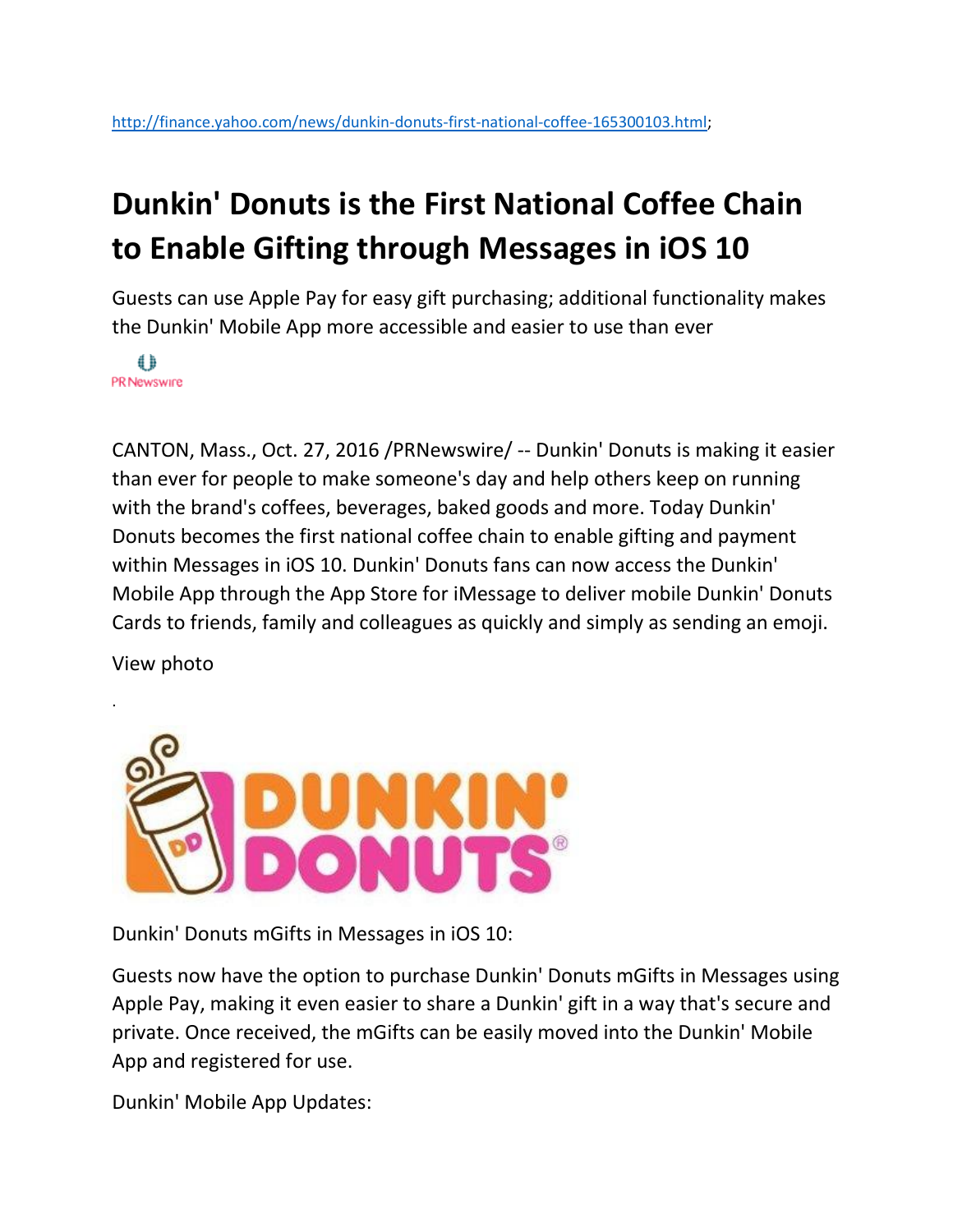The Dunkin' Mobile App allows users to pay right from the app with their virtual Dunkin' Donuts Card. The App also lets users browse the menu, locate the nearest Dunkin' Donuts restaurant, access their DD Perks® account to find mobile coupons and offers, and more. Functionality improvements made to the Dunkin' Mobile App include:

Multiple Device Login: You asked for it, and we listened! You will now be able to log in with the same DD Perks account across multiple devices.

3D Touch "Quick Actions": Users on iPhone 6S and higher can now utilize the "3D Touch" functionality to get to their favorite options more quickly.

New Home Screen Layout: The tiles in the app home page have been reordered to provide users with easier access to the My Card tab.

Text Reader Functionality: The app allows users who have this feature enabled in iOS or Android operating systems to have key features read verbally for those unable to read the icons.

Other enhancements and system improvements.

Guests can purchase Dunkin' Donuts products by simply tapping the mobile Dunkin' Donuts Card and presenting the screen to the crew member to be scanned. Through the app, members of the DD Perks Rewards Program can access On-the-Go Ordering as well, allowing them to order, pay in advance and then skip the line in store to pick up their favorite menu items.

Stickers in Messages in iOS 10:

Dunkin' Donuts is also helping fans both show and share their love of Dunkin' with brand stickers available in Messages in iOS 10. Dunkin' Donuts stickers make it easy and fun to add images of hot or iced coffee to the conversation or make sweet talk sweeter with donut sayings, dozens, Munchkins® Donut Hole Treats and more. Developed by Snaps Media, Inc., the stickers can be downloaded for free directly from the App Store for iMessage and are compatible with iPhone, iPad and iPod touch running iOS 10.

According to Sherrill Kaplan, Vice President, Digital Marketing & Innovation, Dunkin' Brands, "Dunkin' Donuts is committed to leveraging the best and most innovative technologies to provide our guests with greater levels of convenience.